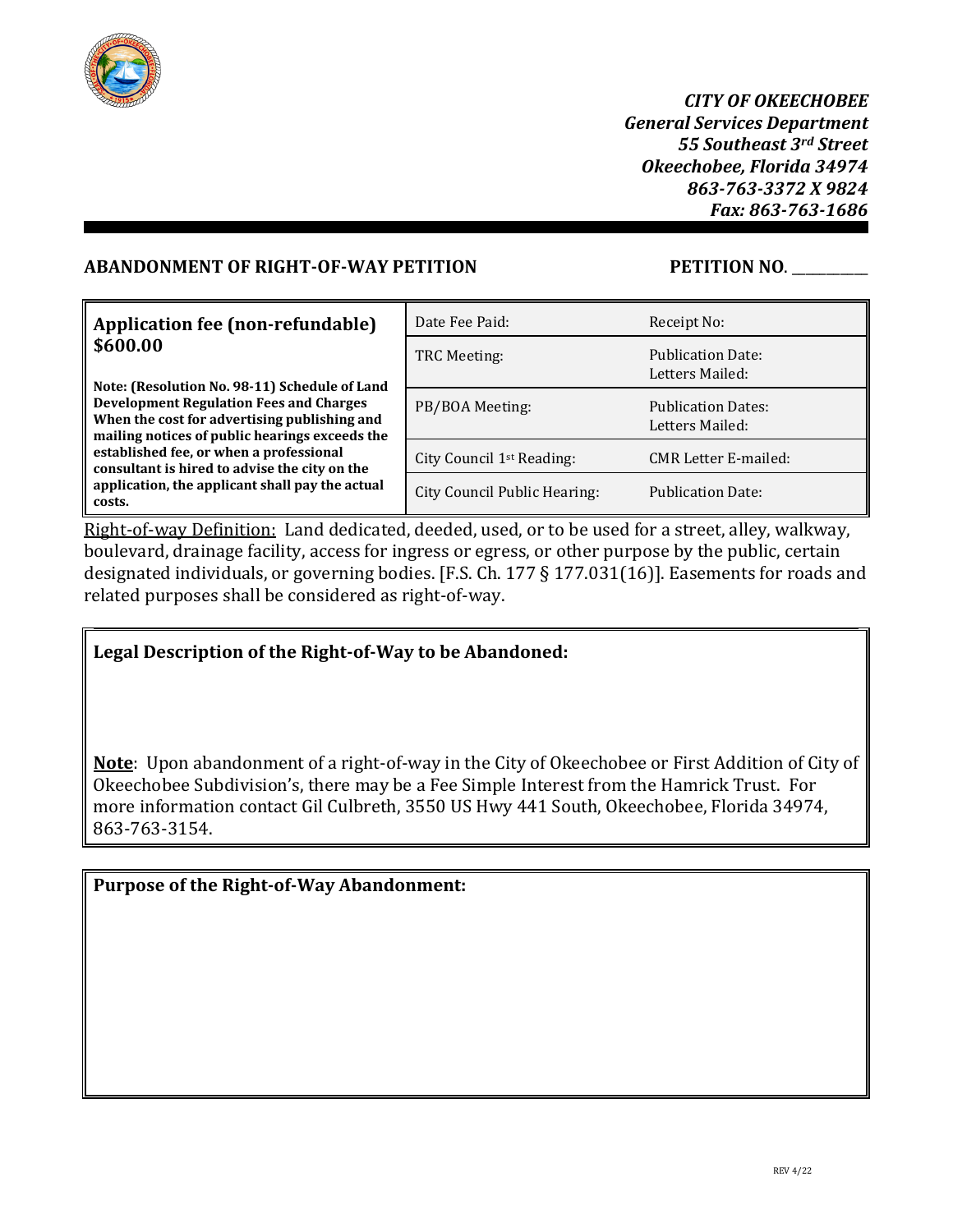Name of property owner(s):

Owner(s) mailing address:

Owner(s) e-mail address:

Owner(s) daytime phone(s): Fax:

| <b>Required Attachments</b>                                                                                                                                                |
|----------------------------------------------------------------------------------------------------------------------------------------------------------------------------|
| Copy of recorded deed of petitioner as well as any other property owner whose property                                                                                     |
| is contiguous to the right-of-way.<br>Letters of Consent or Objection. (If more than one property owner is involved and                                                    |
| they are not signing the petition). SEE NOTE BELOW FOR ADDITIONAL                                                                                                          |
| <b>INSTRUCTIONS</b>                                                                                                                                                        |
| Location map of subject property and surrounding area within 100' (See Information                                                                                         |
| Request Form attached) and dimensions of right-of-way.<br>List of all property owners within 300' of subject property (See Information Request                             |
| Form attached)                                                                                                                                                             |
| Site Plan of property after abandonment. (No larger than $11x 17$ )                                                                                                        |
| Utility Companies Authorization Form. (See attached)                                                                                                                       |
| Supplementary supporting information: Copy of recorded Plat of the Subdivision where<br>right-of-way exists no larger than 11x17. (Can be obtained from the County Clerk's |
| Office, Court House)                                                                                                                                                       |
| <b>PLEASE NOTE:</b>                                                                                                                                                        |
| If there are other property owners that are contiguous to the subject right-of-                                                                                            |
| way, a notarized letter must be attached with the following information: date,                                                                                             |
| their name(s), what property they own, and whether they object to or consent<br>to the right-of-way abandonment. (See attached sample letter)                              |
|                                                                                                                                                                            |

# **√ Confirmation of Information Accuracy**

I hereby certify that the information contained in and/or attached with this petition is correct. The information included in this petition is for use by the City of Okeechobee in processing my request. False or misleading information may be punishable by a fine of up to \$500.00 and imprisonment of up to 30 days and may result in the summary denial of this petition.

\_\_\_\_\_\_\_\_\_\_\_\_\_\_\_\_\_\_\_\_\_\_\_\_\_\_\_\_\_\_\_\_\_\_\_\_\_\_\_\_\_\_\_\_\_\_\_\_\_\_\_\_\_\_\_\_\_\_\_\_\_\_\_\_\_\_\_\_\_\_\_\_\_\_\_\_\_\_\_\_\_\_\_\_\_\_\_\_\_\_\_\_\_\_\_\_\_\_\_ Signature **Printed Name** Date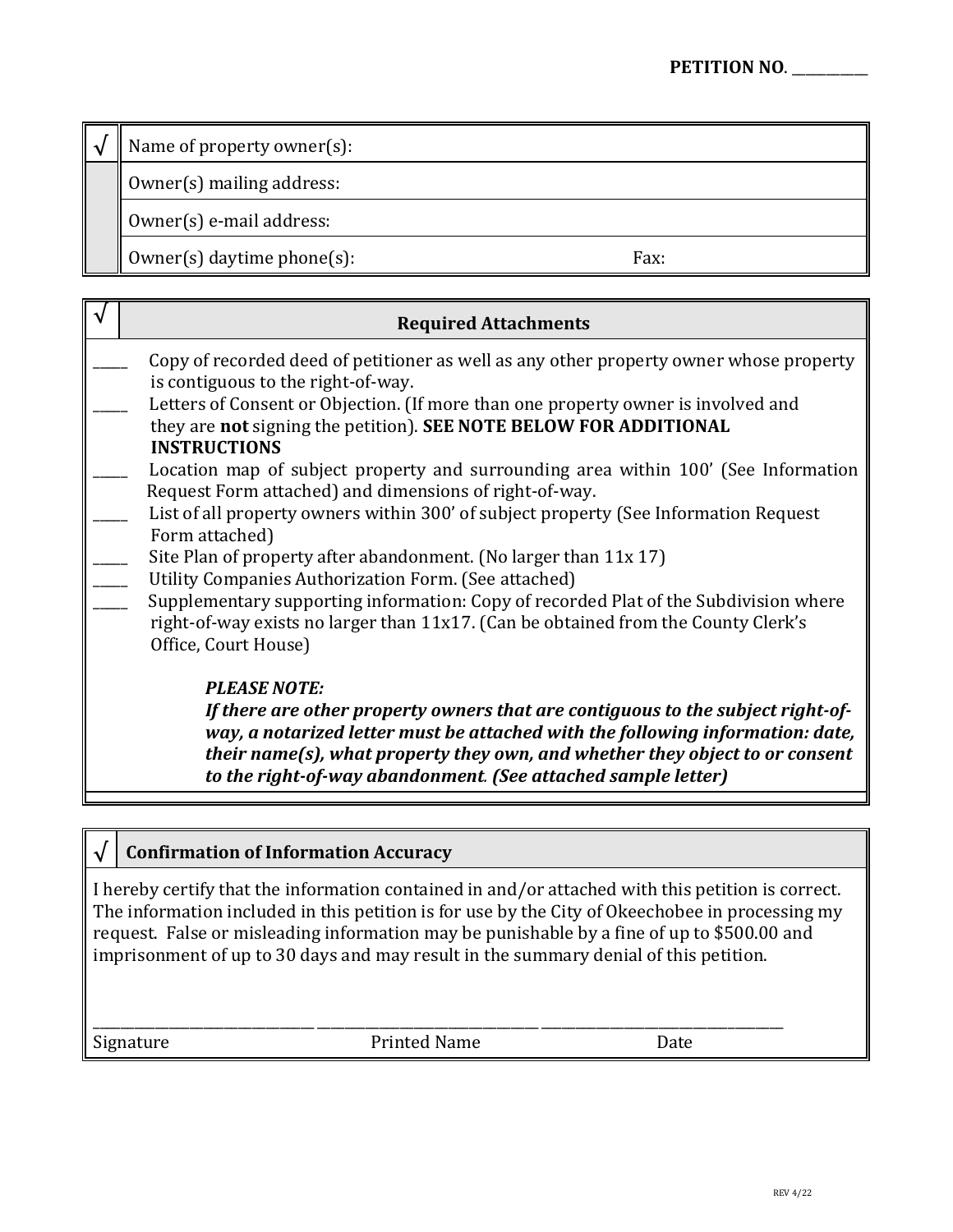### **CITY OF OKEECHOBEE RIGHT-OF-WAY ABANDONMENT PETITION**

**Utility Companies Authorization Form**

**Instructions:**

**Applicant: Deliver the petition and this form to the following Utility Companies for their comments. It must be signed and dated with a contact number for each person.**

**Utility Companies: If an easement is needed, provide a complete legal description for it. The City Attorney will address it as a nonexclusive perpetual easement within the Ordinance. If there is going to be a relocated easement, provide legal of where it's to be relocated to. The City Attorney will address this in the Ordinance by denoting the relocated easement is in an attached exhibit to the Ordinance. Additionally, the effective date will be upon the City's receipt of the recorded relocated easement between the owner and utility company and provided on the utility company's form.**

| <b>Florida Power &amp; Light</b> |  |
|----------------------------------|--|
| 863-467-3708                     |  |
| <b>Donna Padgett</b>             |  |

| <b>Authorized Signature</b>  | Typed Name & Title | Phone No. | Date |
|------------------------------|--------------------|-----------|------|
| Embarq d/b/a Century Link    |                    |           |      |
| 941-421-0205                 |                    |           |      |
| <b>Camille Knotts</b>        |                    |           |      |
| camille.knotts@lumen.com     |                    |           |      |
| Nre.easement@centurylink.com |                    |           |      |

| <b>Authorized Signature</b>           | Typed Name & Title | Phone No. | Date |
|---------------------------------------|--------------------|-----------|------|
| <b>Comcast Cable</b>                  |                    |           |      |
| <b>Anthony Springsteel</b>            |                    |           |      |
| 772-321-3425                          |                    |           |      |
| anthony_springsteel@cable.comcast.com |                    |           |      |

| <b>Authorized Signature</b>         | Typed Name & Title | Phone No. | Date |
|-------------------------------------|--------------------|-----------|------|
| <b>Okeechobee Utility Authority</b> |                    |           |      |
| <b>John Hayford</b>                 |                    |           |      |
| 863-763-9460                        |                    |           |      |
| 100 SW 5 <sup>th</sup> Avenue       |                    |           |      |

| <b>Authorized Signature</b>     | Typed Name & Title | Phone No. | Date |
|---------------------------------|--------------------|-----------|------|
| <b>Florida Public Utilities</b> |                    |           |      |
| <b>Ivan Gibbs</b>               |                    |           |      |
| 561-723-3459                    |                    |           |      |
| igibbs@chpk.com                 |                    |           |      |

| <b>Authorized Signature</b>                                                                                    | Typed Name & Title | Phone No. | Date |
|----------------------------------------------------------------------------------------------------------------|--------------------|-----------|------|
| <b>∗REQUIRED ONLY FOR CITY OF OKEECHOBEE &amp; FIRST ADDITION TO CITY OF</b><br><b>OKEECHOBEE SUBDIVISIONS</b> |                    |           |      |
| <b>Hamrick Estate</b>                                                                                          |                    |           |      |
| Gil Culbreth, Co-Trustee                                                                                       |                    |           |      |
| 863-763-3154                                                                                                   |                    |           |      |
|                                                                                                                |                    |           |      |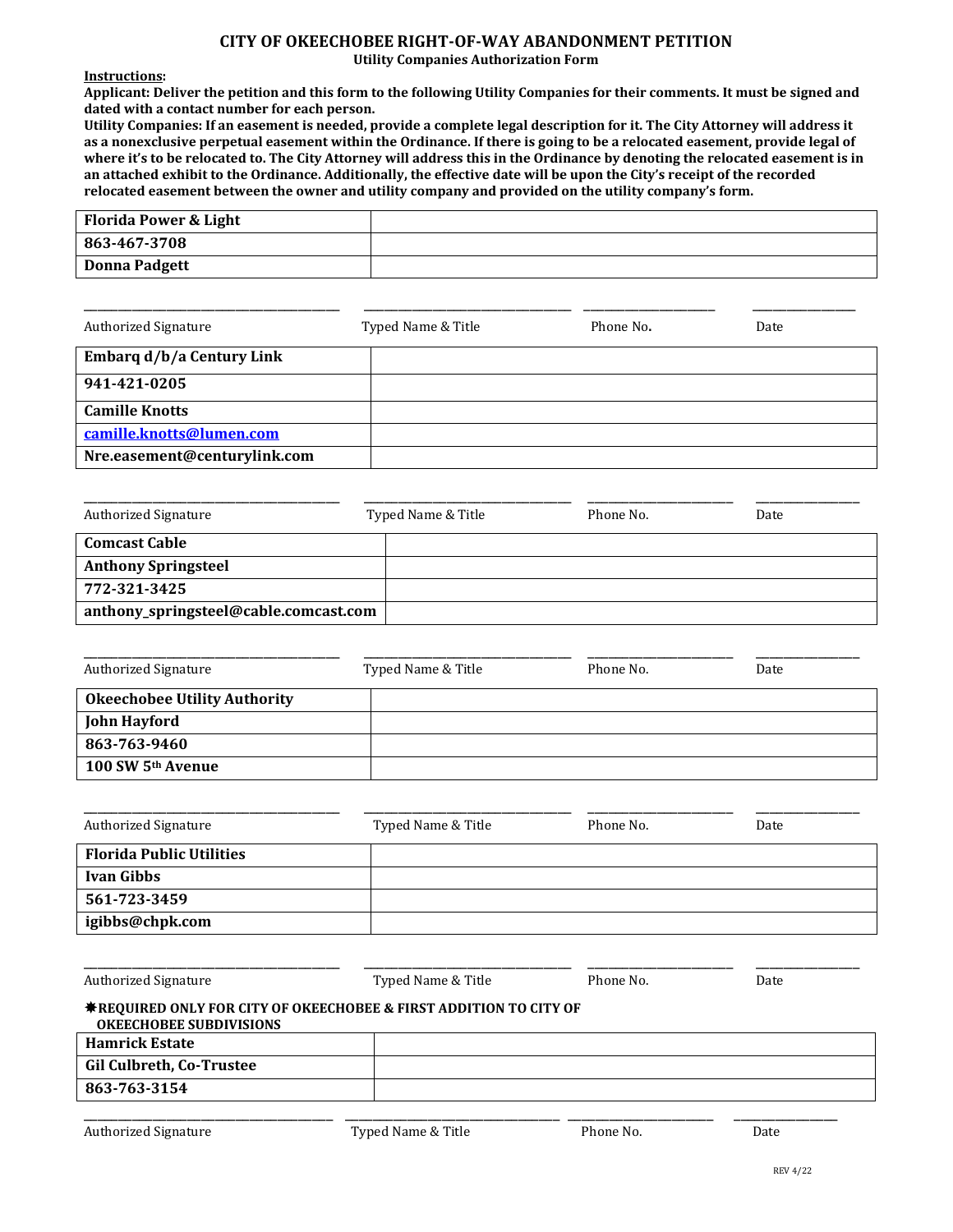## **PLEASE COMPLETE THE FOLLOWING**

## **FINDINGS REQUIRED FOR GRANTING A VACATION OF RIGHTS-OF-WAYS (Sec. 78-33, page CD78:4 in the LDR's)**

It is the Petitioner's responsibility to convince the Technical Review Committee, Planning Board/BOA and City Council that approval of the proposed vacation is justified. Specifically, the Petitioner should provide in his/her application and presentation sufficient explanation and documentation to convince the reviewing body to find that:

1. Proposed vacation is consistent with the Comprehensive Plan:

2. Right-of-way to be vacated is not the sole access to any property, and the remaining access is not an easement:

3. Proposed vacation is in the public interest and provides a benefit to the City:

4. Proposed vacation would not jeopardize the location of any utility.

The City Staff will, in the Staff Report, address the request and evaluate it and the Petitioner's submission in light of the above criteria and offer a recommendation for *approval* or *denial).*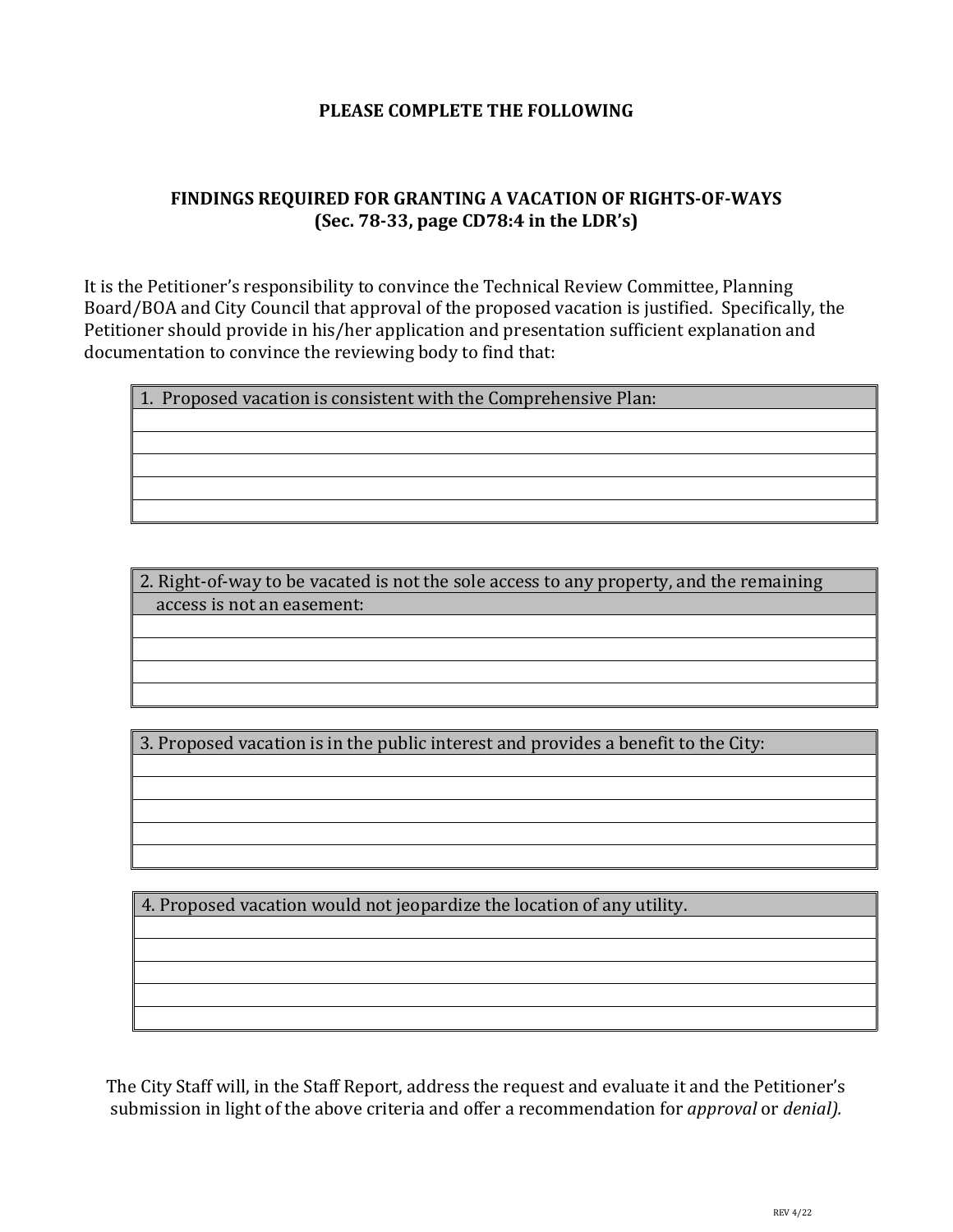## Checklist for Abandonment of Right-of-Way Petition No.

|              |                                                                                              | Date  |      |
|--------------|----------------------------------------------------------------------------------------------|-------|------|
|              | <b>Required Information and Attachments</b>                                                  | Rcv'd | Ck'd |
| $\mathbf{1}$ | Application fee (non-refundable) \$600.00                                                    |       |      |
|              |                                                                                              |       |      |
|              | Note: (Resolution No. 98-11) Schedule of Land Development Regulation                         |       |      |
|              | <b>Fees and Charges</b>                                                                      |       |      |
|              | When the cost for advertising publishing and mailing notices of public                       |       |      |
|              | hearings exceeds the established fee, or when a professional consultant                      |       |      |
|              | is hired to advise the city on the application, the applicant shall pay the<br>actual costs. |       |      |
| $\mathbf{2}$ | Completed and signed petition                                                                |       |      |
|              |                                                                                              |       |      |
|              |                                                                                              |       |      |
| 3            | Copy of recorded deed of petitioner as well as any other property owner                      |       |      |
|              | whose property is contiguous to the right-of-way.                                            |       |      |
|              |                                                                                              |       |      |
| 4            | Letters of Consent or Objection. (If more than one property owner is involved                |       |      |
|              | and they are <b>not</b> signing the petition).                                               |       |      |
| 5            | Location map of subject property and surrounding area within 100' (See                       |       |      |
|              | Information Request Form attached) and dimensions of right-of-way.                           |       |      |
|              |                                                                                              |       |      |
| 6            | List of all property owners within 300' of subject property (See Information                 |       |      |
|              | Request Form attached)                                                                       |       |      |
|              |                                                                                              |       |      |
| 7            | Site Plan of property after abandonment. (No larger than 11x 17)                             |       |      |
|              |                                                                                              |       |      |
| 8            | Utility Companies Authorization Form. (See attached)                                         |       |      |
|              |                                                                                              |       |      |
|              |                                                                                              |       |      |
| 9            | Copy of recorded Plat of the Subdivision where right-of-way exists no                        |       |      |
|              | Larger than 11x17. (Can be obtained from the County Clerk's Office, Court                    |       |      |
|              | House)                                                                                       |       |      |
|              |                                                                                              |       |      |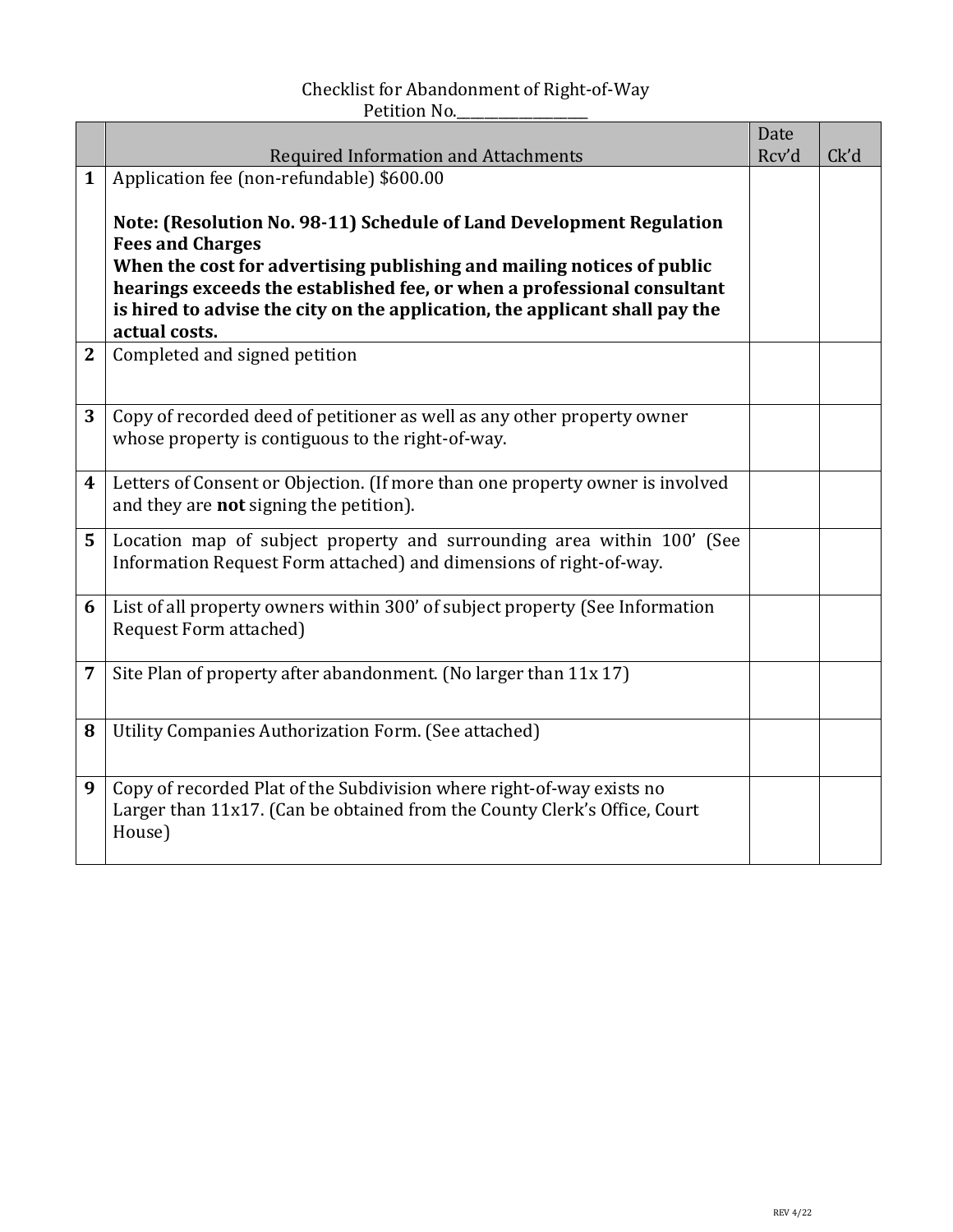| Okeechobee County Property Appraiser's Office<br>Information Request Form for the<br>City of Okeechobee                                                                                                                    |                                                                                                                                                                                                                          |  |
|----------------------------------------------------------------------------------------------------------------------------------------------------------------------------------------------------------------------------|--------------------------------------------------------------------------------------------------------------------------------------------------------------------------------------------------------------------------|--|
| Property Owner Name(s)                                                                                                                                                                                                     |                                                                                                                                                                                                                          |  |
| <b>Parcel Identification Number</b>                                                                                                                                                                                        |                                                                                                                                                                                                                          |  |
| <b>Contact Person Name</b>                                                                                                                                                                                                 |                                                                                                                                                                                                                          |  |
| Contact Person Phone Number                                                                                                                                                                                                |                                                                                                                                                                                                                          |  |
| Contact Person Email Address                                                                                                                                                                                               |                                                                                                                                                                                                                          |  |
| Requested Items Needed By                                                                                                                                                                                                  |                                                                                                                                                                                                                          |  |
| Project Type (Circle One or Check Box)                                                                                                                                                                                     |                                                                                                                                                                                                                          |  |
|                                                                                                                                                                                                                            |                                                                                                                                                                                                                          |  |
| Rezoning                                                                                                                                                                                                                   | <b>Special Exception</b>                                                                                                                                                                                                 |  |
| <b>Items Needed:</b><br>Location map 100' surrounding property from the<br>outermost portion of subject property.<br>Surrounding property owners mailing addresses 300'<br>from the outermost portion of subject property. | <b>Items Needed:</b><br>Location map 100' surrounding property from the outermost<br>portion of subject property.<br>Surrounding property owners mailing address 300' from the<br>outermost portion of subject property. |  |
| Variance                                                                                                                                                                                                                   | Future Land Use Map Amendment                                                                                                                                                                                            |  |
| Items Needed:<br>Location map 100' surrounding property from the<br>outmost portion of subject property.<br>Surrounding property owners mailing address 300'<br>from the outermost portion of subject property.            | Items Needed:<br>Location map 100' surrounding property from the outermost<br>portion of subject property                                                                                                                |  |
| Abandonment Right-of-Way / Alley Closing                                                                                                                                                                                   |                                                                                                                                                                                                                          |  |
| Items Needed:<br>Location map 100' surrounding property from the<br>outmost portion of subject property.<br>Surrounding property owners mailing address 300'<br>from the outermost portion of subject property.            |                                                                                                                                                                                                                          |  |
| Information is provided by the Okeechobee County Property Appraisers Office. You may hand deliver this<br>request form or fax it to the following attention:                                                               |                                                                                                                                                                                                                          |  |
| Okeechobee County Property Appraisers Office<br>307 N.W. 5 <sup>th</sup> Avenue, Suite A<br>Okeechobee, Florida 34972<br>Phone: (863) 763-4422<br>(863) 763-4745<br>Fax:                                                   |                                                                                                                                                                                                                          |  |